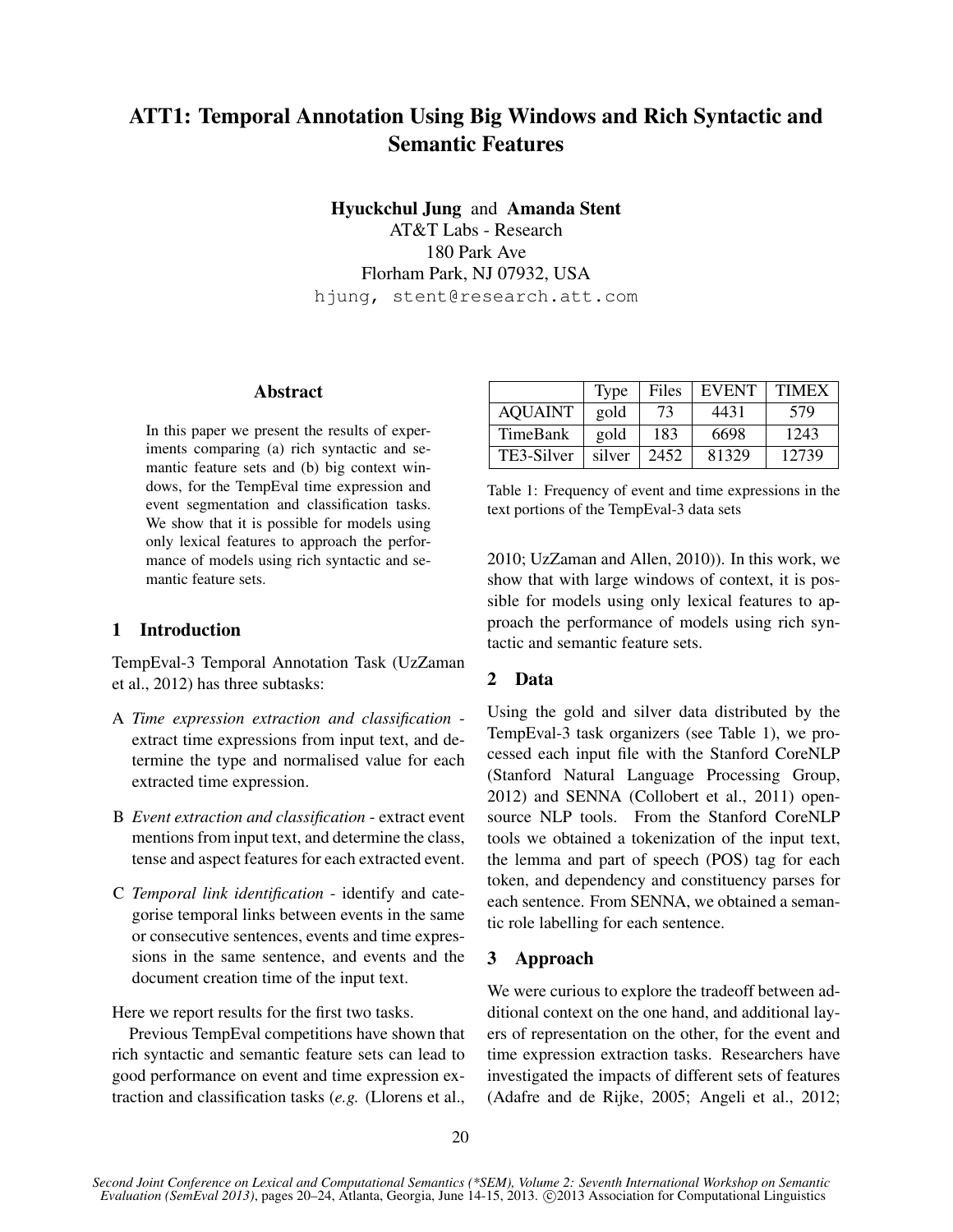| Feature type   | <b>Features</b>                                                       | Used in            |
|----------------|-----------------------------------------------------------------------|--------------------|
| Lexical 1      | token                                                                 | ATT <sub>1</sub> , |
|                |                                                                       | ATT2, ATT3         |
| Lexical 2      | lemma                                                                 | ATT1, ATT2         |
| Part of speech | POS tag                                                               | ATT1, ATT2         |
| Dependency     | governing verb, governing verb POS, governing preposition,            | ATT1, ATT2         |
|                | phrase tag, path to root of parse tree, head word, head word lemma,   |                    |
|                | head word POS                                                         |                    |
| Constituency   | governing verb, governing verb POS, governing preposition,            | ATT1, ATT2         |
| parse          | phrase tag, path to root of parse tree                                |                    |
| Semantic role  | semantic role label, semantic role labels along path to root of parse | ATT1               |
|                | tree                                                                  |                    |

Table 2: Features used in our models

| Tag type                         | Tags                                                                       |  |  |  |  |  |
|----------------------------------|----------------------------------------------------------------------------|--|--|--|--|--|
| time expression extraction tags  | <b>B_DATE,</b><br><b>B_DURATION,</b><br>B_SET,<br><b>B_TIME,</b><br>LDATE, |  |  |  |  |  |
|                                  | <b>LDURATION, LSET, LTIME, O</b>                                           |  |  |  |  |  |
| Event expression extraction tags | B_ACTION, B_ASPECTUAL, B_ACTION, B_OCCURRENCE,                             |  |  |  |  |  |
|                                  | B_PERCEPTION, B_REPORTING, B_STATE, O                                      |  |  |  |  |  |
| Event tense                      | FUTURE, INFINITIVE, PAST, PASTPART, PRESENT, PRES-                         |  |  |  |  |  |
|                                  | PART, NONE, O                                                              |  |  |  |  |  |
| Event aspect                     | PREFECTIVE_PROGRESSIVE,<br>PROGRESSIVE,<br>PERFEC-                         |  |  |  |  |  |
|                                  | TIVE, NONE, O                                                              |  |  |  |  |  |
| Event polarity                   | NEG, POS                                                                   |  |  |  |  |  |
| Event modality                   | 'D, CAN, CLOSE, COULD, DELETE, HAVE TO, HAVE TO,                           |  |  |  |  |  |
|                                  | LIKELIHOOD, MAY, MIGHT, MUST, NONE, O, POSSIBLE,                           |  |  |  |  |  |
|                                  | POTENTIAL, SHOULD, SHOULD HAVE TO, TO, UNLIKELY,                           |  |  |  |  |  |
|                                  | UNTIL, WOULD, WOULD HAVE TO                                                |  |  |  |  |  |

Table 3: Tags assigned by our classifiers for TempEval-3 tasks A and B

Rigo and Lavelli, 2011). In particular, (Rigo and Lavelli, 2011) also examined performance based on different sizes of n-grams in a small scale (n=1,3).

In this work, we intended to systematically investigate the performance of various models with different layers of representation (based on much larger sets of rich syntactic/semantic features) as well as additional context. For each time expression/event segmentation/classification task, we trained twelve models exploring these two dimensions, three of which we submitted for TempEval-3.

Additional layers of representation We trained three types of model: (ATT1) STAN-FORD+SENNA, (ATT2) STANFORD and (ATT3) WORDS ONLY. The basic features used in each type of model are given in Table 2: ATT1 models

include lexical, syntactic and semantic features, ATT2 models include only lexical and syntactic features, and ATT3 models include only lexical features. For the ATT1 models we had 18 basic features per token, for the ATT2 models we had 16 basic features per token, and for the ATT3 models we had one basic feature per token.

Additional context We experimented with context windows of 0, 1, 3, and 7 words preceding and following the token to be labeled (*i.e.* window sizes of 1, 3, 7, and 15). For each window size, we trained ATT1, ATT2 and ATT3 models. The ATT1 models had 18 basic features per token in the context window, for up to 15 tokens, so up to 270 basic features for each token to be labeled. The ATT2 models had 16 basic features per token in the context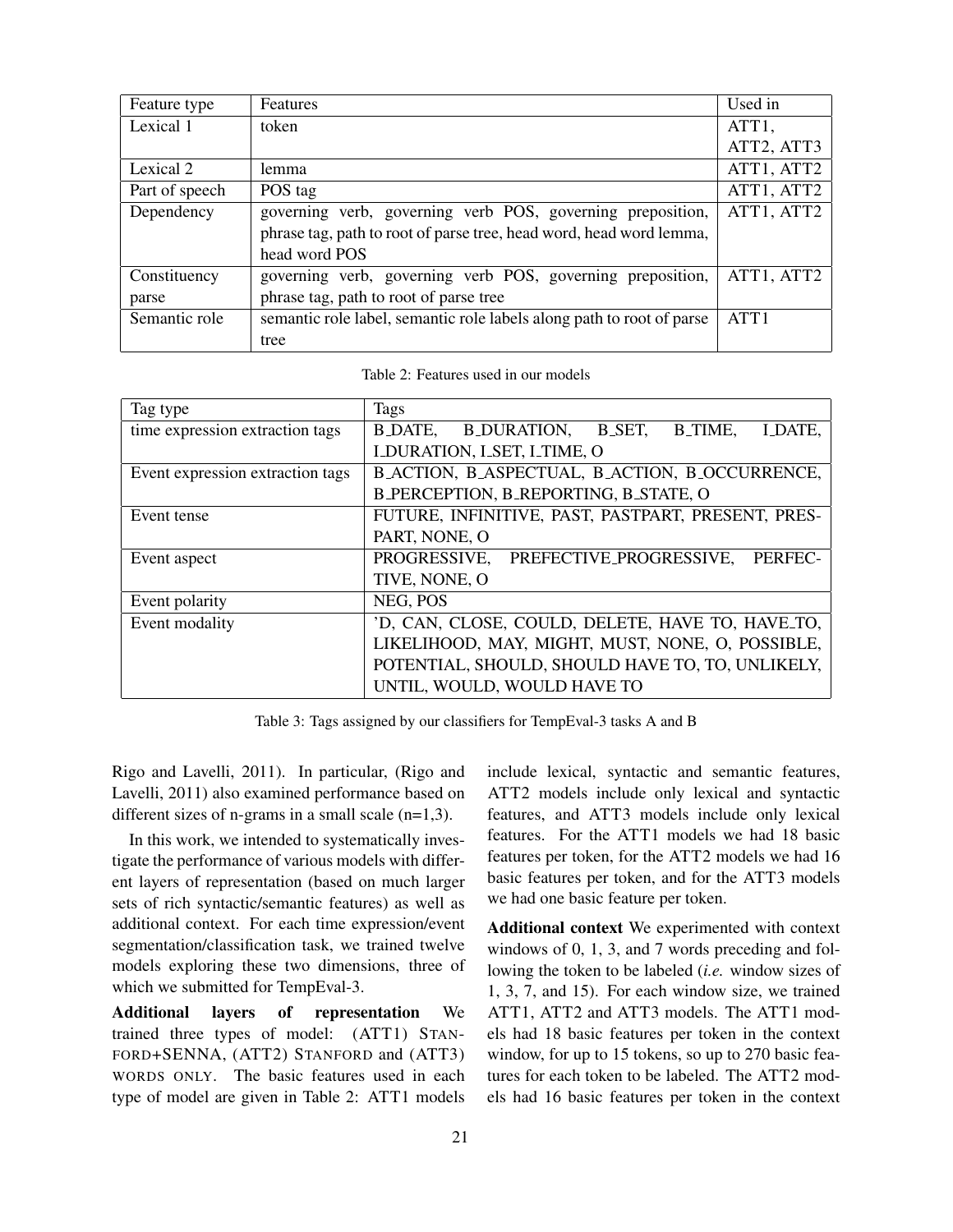window, so up to 240 basic features for each token to be labeled. The ATT3 models had 1 basic feature per token in the context window, so up to 15 basic features for each token to be labeled.

Model training For event extraction and classification, time expression extraction and classification, and event feature classification, we used the machine learning toolkit LLAMA (Haffner, 2006). LLAMA encodes multiclass classification problems using binary MaxEnt classifiers to increase the speed of training and to scale the method to large data sets. We also used a front-end to LLAMA that builds unigram, bigram and trigram extended features from basic features; for example, from the basic feature "go there today", it would build the features "go", "there", "today", "go there", "there today", and "go there today". We grouped our basic features (see Table 2) by type rather than by token, and the LLAMA front-end then produced ngram features. We chose LLAMA primarily because of the proven power of the ngram feature-extraction front-end for NLP tasks.

#### 4 Event and Time Expression Extraction

For event and time expression extraction, we trained BIO classifiers. A BIO classifier tags each input token as either Beginning, In, or Out of an event/time expression. Our classifier for events simultaneously assigns a B, I or O to each token, and classifies the class of the event for tokens that Begin or are In an event. Our time expression classifier simultaneously assigns a B, I, or O to each token, and classifies the type of the time expression for tokens that Begin or are In a time expression (see Table 3).

A BIO model may sometimes be inconsistent; for example, a token may be labeled as Inside a segment of a particular type, while the previous token may be labeled as Out of any segment. We considered the two most likely labels for each token (as long as each had likelihood at least 0.9), choosing the one most consistent with the context.

## 5 Event Feature Classification

We determined the event features for each extracted event using four additional classifiers, one each for tense, aspect, polarity and modality. These classifiers were trained only on tokens identified as part of event expressions. Since the event expressions were single words for all but a few (erroneous) cases in the silver data, for determining the event features, we used the same features as before, with the single addition of the event class (during testing, we used the dynamically assigned event class from the event segmentation classifier). As before, we experimented with ATT1, ATT2, and ATT3 models. TempEval-3 only includes evaluation of tense and aspect features, so we only report for those. The tags assigned by each classifier are listed in Table 3.

#### 6 Time Normalization

To compute TIMEX3 standard based values for extracted time expressions, we used the TIMEN (Llorens et al., 2012) and TRIOS (UzZaman and Allen, 2010) time normalizers. Values from the normalizers were validated in post-processing (*e.g.* "T2445" is invalid) and, when the normalizers returned different non-nil values, TIMEN's values were selected without further reasoning. Time normalization was out of scope in our research for this evaluation, but it remains as part of our future work.

## 7 Results and Discussion

Our results for event segmentation/classification on the TempEval-3 test data are provided in Table 4. The absence of semantic features causes only small changes in F1. The absence of syntactic features causes F1 to drop slightly (less than 2.5% for all but the smallest window size), with recall decreasing while precision improves somewhat. Attribute F1 is also impacted minimally by the absence of semantic features, and about 2-5% by the absence of syntactic features for all but the smallest window size.<sup>1</sup>

Our results for time expression extraction and classification on the TempEval-3 test data are provided in Table 5. Here, the performance drops more in the absence of semantic and syntactic features; however, there is an interaction between length of time expression and performance drop which we may be able to ameliorate in future work by handling consistency issues in the BIO time expression extraction model better.

<sup>&</sup>lt;sup>1</sup>In Tables 4 and 5, we present results that are slightly different from our submission due to a minor fix in our models by removing some redundant feature values used twice.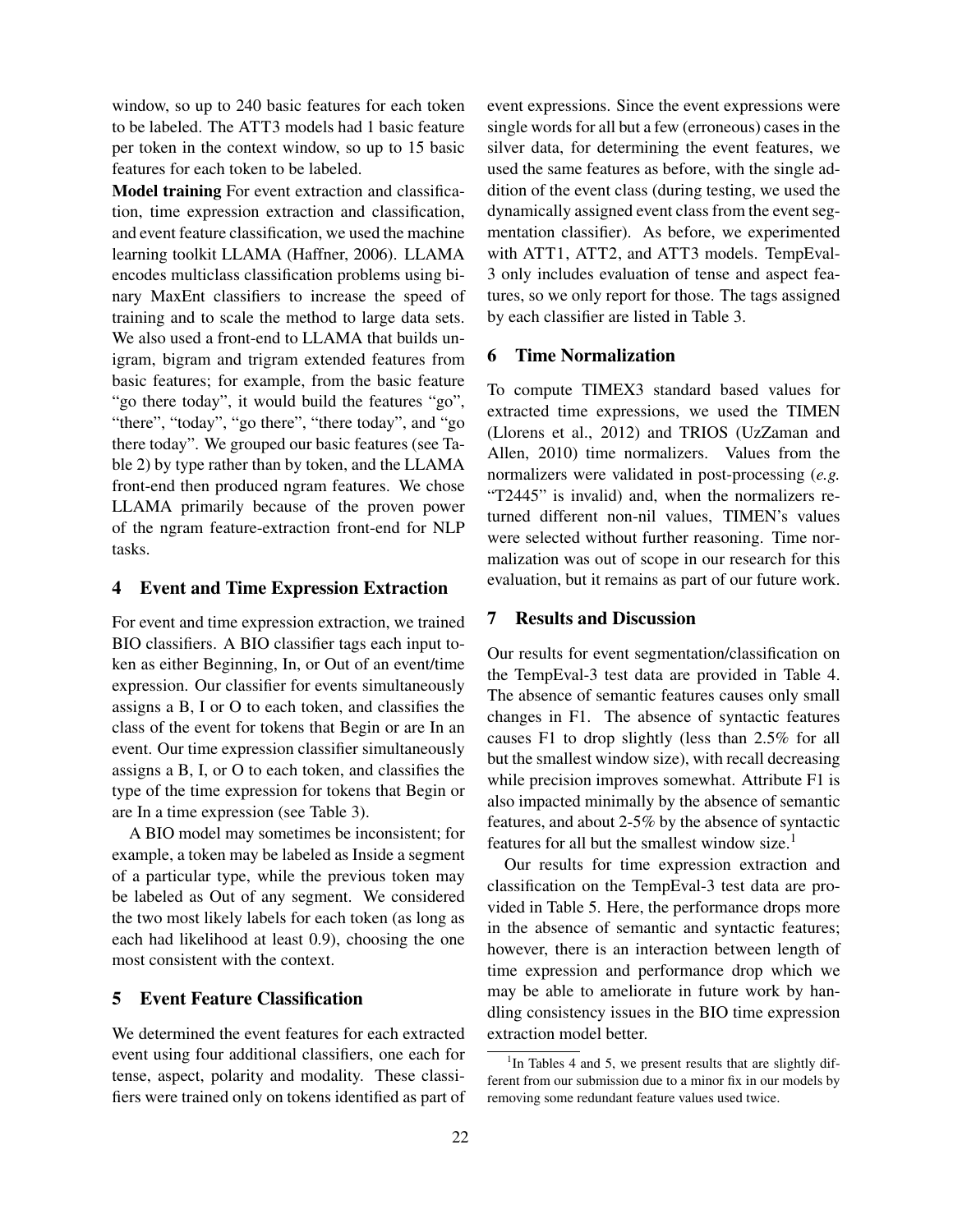| Features          | Window size | F1    | P     | R     | Class | Tense | Aspect |
|-------------------|-------------|-------|-------|-------|-------|-------|--------|
| STANFORD+SENNA    | 15 (ATT1)   | 81.16 | 81.49 | 80.83 | 71.60 | 59.62 | 73.76  |
|                   |             | 81.08 | 81.74 | 80.43 | 71.49 | 59.05 | 73.78  |
|                   | 3           | 80.35 | 81.23 | 79.49 | 71.41 | 58.67 | 73.17  |
|                   |             | 80.94 | 80.77 | 81.10 | 72.37 | 58.06 | 73.71  |
| <b>STANFORD</b>   | 15 (ATT2)   | 80.86 | 81.02 | 80.70 | 71.05 | 59.10 | 73.34  |
|                   | 7           | 81.30 | 81.90 | 80.70 | 71.57 | 59.01 | 74.14  |
|                   | 3           | 80.87 | 81.58 | 80.16 | 71.94 | 58.96 | 73.70  |
|                   | 1           | 80.78 | 80.72 | 80.83 | 71.80 | 57.47 | 73.41  |
| <b>WORDS ONLY</b> | 15 (ATT3)   | 78.58 | 81.95 | 75.47 | 69.5  | 55.27 | 70.76  |
|                   | 7           | 78.40 | 82.21 | 74.93 | 69.14 | 55.54 | 70.27  |
|                   | 3           | 78.14 | 82.44 | 74.26 | 69.39 | 52.75 | 70.38  |
|                   |             | 73.55 | 79.78 | 68.23 | 66.33 | 44.94 | 63.15  |

Table 4: Event extraction results (F1, P and R, strict match); feature classification results (attribute F1)

| Features          | Window size | F1            | P             | R             | Type  | Value |
|-------------------|-------------|---------------|---------------|---------------|-------|-------|
| STANFORD+SENNA    | 15 (ATT1)   | 80.17 (85.95) | 93.27 (100)   | 70.29 (75.36) | 77.69 | 65.29 |
|                   |             | 76.99 (83.68) | 91.09 (99.01) | 66.67 (72.46) | 75.31 | 64.44 |
|                   |             | 75.52 (83.82) | 88.35 (98.06) | 65.94 (73.19) | 75.52 | 63.07 |
|                   |             | 66.12 (83.27) | 75.70 (95.33) | 58.70 (73.91) | 72.65 | 59.59 |
| <b>STANFORD</b>   | 15 (ATT2)   | 78.69 (85.25) | 90.57 (98.11) | 69.57 (75.36) | 76.23 | 65.57 |
|                   |             | 78.51 (84.30) | 91.35 (98.08) | 68.84 (73.91) | 76.03 | 63.64 |
|                   |             | 78.19 (84.77) | 90.48 (98.10) | 68.84 (74.64) | 75.72 | 64.20 |
|                   |             | 67.48 (83.74) | 76.85 (95.37) | 60.14 (74.64) | 73.17 | 59.35 |
| <b>WORDS ONLY</b> | 15 (ATT3)   | 72.34 (80.85) | 87.63 (97.94) | 61.59 (68.84) | 74.04 | 60.43 |
|                   |             | 72.34 (80.85) | 87.63 (97.94) | 61.59 (67.84) | 74.04 | 59.57 |
|                   | 3           | 74.48 (82.85) | 88.12 (98.02) | 64.49 (71.74) | 75.31 | 61.09 |
|                   |             | 44.62 (82.87) | 49.56 (92.04) | 40.58 (75.36) | 70.92 | 39.84 |

Table 5: Time expression extraction results (F1, P and R, strict match with relaxed match in parentheses); attribute F1 for type and value features

A somewhat surprising finding is that both event and time expression extraction are subject to relatively tight constraints from the lexical context. We were surprised by how well the ATT3 (WORDS ONLY) models performed, especially in terms of precision. We were also surprised that the words only models with window sizes of 3 and 7 performed as well as the models with a window size of 15. We think these results are promising for "big data" text analytics, where there may not be time to do heavy preprocessing of input text or to train large models.

## 8 Future Work

For us, participation in TempEval-3 is a first step in developing a temporal understanding component for text analytics and virtual agents. We now intend to appy our best performing models to this task. In future work, we plan to evaluate our initial results with larger data sets (e.g., cross validation on the tempeval training data) and experiment with hybrid/ensemble methods for performing time expression and temporal link extraction.

#### Acknowledgments

We thank Srinivas Bangalore, Patrick Haffner, and Sumit Chopra for helpful discussions and for supplying LLAMA and its front-end for our use.